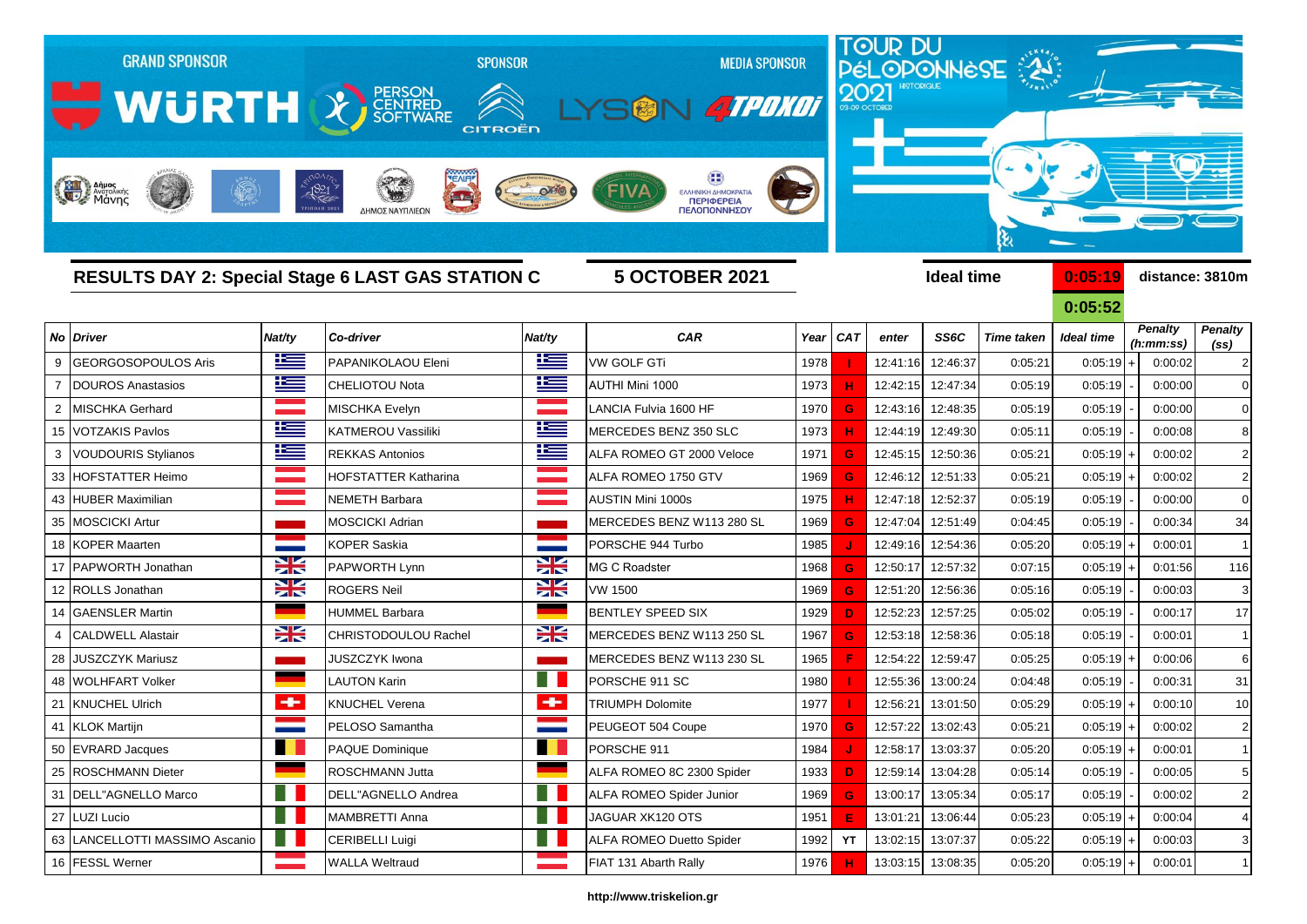|    | <b>GRAND SPONSOR</b><br>WURTH CONTRESSION<br>Anjues<br>Maynoviking |        | <b>SPONSOR</b><br>CITROËN<br>$-1821$<br>$\frac{1}{2}$<br>ΔΗΜΟΣ ΝΑΥΠΛΙΕΩΜ |                          | <b>MEDIA SPONSOR</b><br>SON ATPOKOT<br>FIVA<br>ΕΛΛΗΝΙΚΗ ΔΗΜΟΚΡΑΤΙΑ<br>ΠΕΡΙΦΕΡΕΙΑ<br>ΠΕΛΟΠΟΝΝΗΣΟΥ |      |            |                   |                   | TOUR DU<br>PÉLOPONNESE<br>ક્ષ |                   |                             |                                     |
|----|--------------------------------------------------------------------|--------|--------------------------------------------------------------------------|--------------------------|--------------------------------------------------------------------------------------------------|------|------------|-------------------|-------------------|-------------------------------|-------------------|-----------------------------|-------------------------------------|
|    |                                                                    |        | <b>RESULTS DAY 2: Special Stage 6 LAST GAS STATION C</b>                 |                          | <b>5 OCTOBER 2021</b>                                                                            |      |            |                   | <b>Ideal time</b> |                               | 0:05:19           | distance: 3810m             |                                     |
|    |                                                                    |        |                                                                          |                          |                                                                                                  |      |            |                   |                   |                               | 0:05:52           |                             |                                     |
| No | <b>Driver</b>                                                      | Nat/ty | Co-driver                                                                | Nat/ty                   | <b>CAR</b>                                                                                       | Year | <b>CAT</b> | enter             | SS6C              | <b>Time taken</b>             | <b>Ideal time</b> | <b>Penalty</b><br>(h:mm:ss) | <b>Penalty</b><br>(s <sub>s</sub> ) |
| 22 | <b>HUBER Robert</b>                                                |        | <b>HELLER Christiane</b>                                                 |                          | <b>BMW 3.0 S</b>                                                                                 | 1972 |            | 13:04:15          | 13:09:34          | 0:05:19                       | 0:05:19           | 0:00:00                     | $\Omega$                            |
|    | 26 PANIS Josef                                                     |        | <b>BURGER Gabriele</b>                                                   |                          | <b>BMW 328 Roadster</b>                                                                          | 1938 | D          | 13:05:16          | 13:10:35          | 0:05:19                       | $0:05:19 +$       | 0:00:00                     | 0                                   |
| 24 | <b>CERIBELLI Antonio</b>                                           |        | <b>MARINACCI Marco</b>                                                   |                          | <b>ALFA ROMEO Spider</b>                                                                         | 1972 |            | 13:06:18          | 13:11:38          | 0:05:20                       | $0:05:19$ +       | 0:00:01                     | $\mathbf 1$                         |
|    | 8 BUSH Julian                                                      | X      | <b>PAPWORTH Simon</b>                                                    | ₩                        | ALFA ROMEO 1750 Spider                                                                           | 1971 | G          | 13:07:32          | 13:20:21          | 0:12:49                       | $0:05:19$ +       | 0:07:30                     | 300                                 |
| 55 | FILIPOWICZ Tomasz                                                  |        | RODEK Joanna Lidia                                                       |                          | MERCEDES BENZ W121 190 SL                                                                        | 1959 |            | 13:07:48          | 13:14:55          | 0:07:07                       | 0:05:19           | 0:01:48                     | 108                                 |
|    | 34 OLSZEWSKI Jerzy                                                 |        | <b>SCHELFHOUT Lieve</b>                                                  | <b>Contract Contract</b> | MERCEDES BENZ W113 280 SL                                                                        | 1969 | G          | 13:09:25          | 13:14:40          | 0:05:15                       | 0:05:19           | 0:00:04                     |                                     |
|    | 19 BOSMA Jaap                                                      |        | <b>BOSMA-MEINSMA Agatha</b>                                              |                          | PEUGEOT 404 XC7                                                                                  | 1971 |            | 13:09:25          | 13:15:34          | 0:06:09                       | 0:05:19           | 0:00:50                     | 50                                  |
| 45 | <b>MORAITIS Nikolaos</b>                                           | ١Œ     | <b>KOKKINOU Vera</b>                                                     | l                        | LADA BA3-2101                                                                                    | 1978 |            | 13:11:23          | 13:16:45          | 0:05:22                       | 0:05:19           | 0:00:03                     | 3                                   |
| 23 | VAN DER STEEN Arie                                                 |        | VAN DER STEEN Matthijs                                                   |                          | PORSCHE 924                                                                                      | 1980 |            | 13:12:11          | 13:17:29          | 0:05:18                       | 0:05:19           | 0:00:01                     | $\mathbf{1}$                        |
|    | 11 PINTARICH Franz                                                 |        | <b>PINTARICH Ursula</b>                                                  |                          | FORD Escort RS2000                                                                               | 1973 |            | 13:13:18          | 13:18:37          | 0:05:19                       | 0:05:19           | 0:00:00                     | $\Omega$                            |
|    | 42 STORACE Francesco                                               | Ħ      | <b>PAULUCCI BAROUKH Francesca</b>                                        | - 11                     | TRIUMPH TR6                                                                                      | 1974 |            | 13:14:19          | 13:19:36          | 0:05:17                       | 0:05:19           | 0:00:02                     | $\overline{c}$                      |
|    | 61 ADRIAENS Serge                                                  |        | <b>BELMANS Danielle</b>                                                  | M.                       | PORSCHE 911                                                                                      | 1989 | YT         | 13:15:17          | 13:20:32          | 0:05:15                       | 0:05:19           | 0:00:04                     | $\overline{4}$                      |
| 47 | <b>STEFOU Alexandros</b>                                           | l      | ZACHAROPOULOS Nikolaos                                                   | ١m                       | NISSAN A10 Violet                                                                                | 1980 |            | 13:16:19          | 13:21:38          | 0:05:19                       | 0:05:19           | 0:00:00                     | $\mathbf 0$                         |
| 52 | <b>AGIOS Miltiades</b>                                             | Ł      | <b>KOUTSIS Ioannis</b>                                                   | 华                        | MERCEDES BENZ W191/170 DS                                                                        | 1953 |            | 13:17:11          | 13:22:31          | 0:05:20                       | 0:05:19           | 0:00:01                     |                                     |
|    | 40 BANTZIS Antonios                                                | 些      | PAPASOTIRIOU Dimosthenis                                                 | 些                        | LANCIA Beta Montecarlo                                                                           | 1976 |            | 13:17:32          | 13:22:56          | 0:05:24                       | 0:05:19           | 0:00:05                     | 5                                   |
| 32 | <b>DENNISEN Fons</b>                                               |        | <b>MEESTERS Jolijn</b>                                                   |                          | DATSUN Fairlady 1600                                                                             | 1969 |            | 13:19:17          | 13:24:36          | 0:05:19                       | 0:05:19           | 0:00:00                     | $\mathbf 0$                         |
|    | 46 KUIPER Remco                                                    |        | WANTIA Jordy                                                             |                          | DATSUN 180B                                                                                      | 1978 |            | 13:19:59          | 13:25:33          | 0:05:34                       | $0:05:19 +$       | 0:00:15                     | 15                                  |
|    | 58 BEECHENER Richard                                               | X      | BEECHENER Anja                                                           | X                        | MERCEDES BENZ W113 230 SL                                                                        | 1964 |            | 13:21:16 13:26:30 |                   | 0:05:14                       | 0:05:19           | 0:00:05                     | 5                                   |
|    | ARVANITIS Nikolaos*                                                | ١Œ     | CHARALAMPAKI Ioanna*                                                     | N                        | AUSTIN Healey 100/4 BN2                                                                          | 1956 |            | 13:22:18 13:27:34 |                   | 0:05:16                       | 0:05:19           | 0:00:03                     | 3                                   |
|    | 51 ZACHOPOULOU-ANTONATOU Christ                                    |        | ZACHOPOULOU Miranda                                                      | ١Œ                       | LANCIA Fulvia Coupe 1,3s                                                                         | 1973 |            | 13:23:21          | 13:28:37          | 0:05:16                       | 0:05:19           | 0:00:03                     | 3                                   |
|    | 49 OGNEAN Viorel                                                   | U L    | <b>OGNEAN Levana</b>                                                     | . .                      | <b>TOYOTA Celica Supra</b>                                                                       | 1982 |            |                   | 13:23:26 13:28:46 | 0:05:20                       | $0:05:19$ +       | 0:00:01                     | 1                                   |
|    | 36 MLCOCH Hansi                                                    |        | <b>STEIDLER Burgi</b>                                                    |                          | ALFA ROMEO Junior Sport Zagato                                                                   | 1970 | G          | 13:25:12 13:30:32 |                   | 0:05:20                       | $0:05:19$ +       | 0:00:01                     | $\vert$                             |
|    | 44 NIETRZEBA Adam                                                  |        | <b>LYSON Tomasz</b>                                                      |                          | <b>BUICK Century Custom Wagon</b>                                                                | 1976 |            | 13:12:10 13:17:16 |                   | 0:05:06                       | 0:05:19           | 0:00:13                     | 13                                  |

## **http://www.triskelion.gr**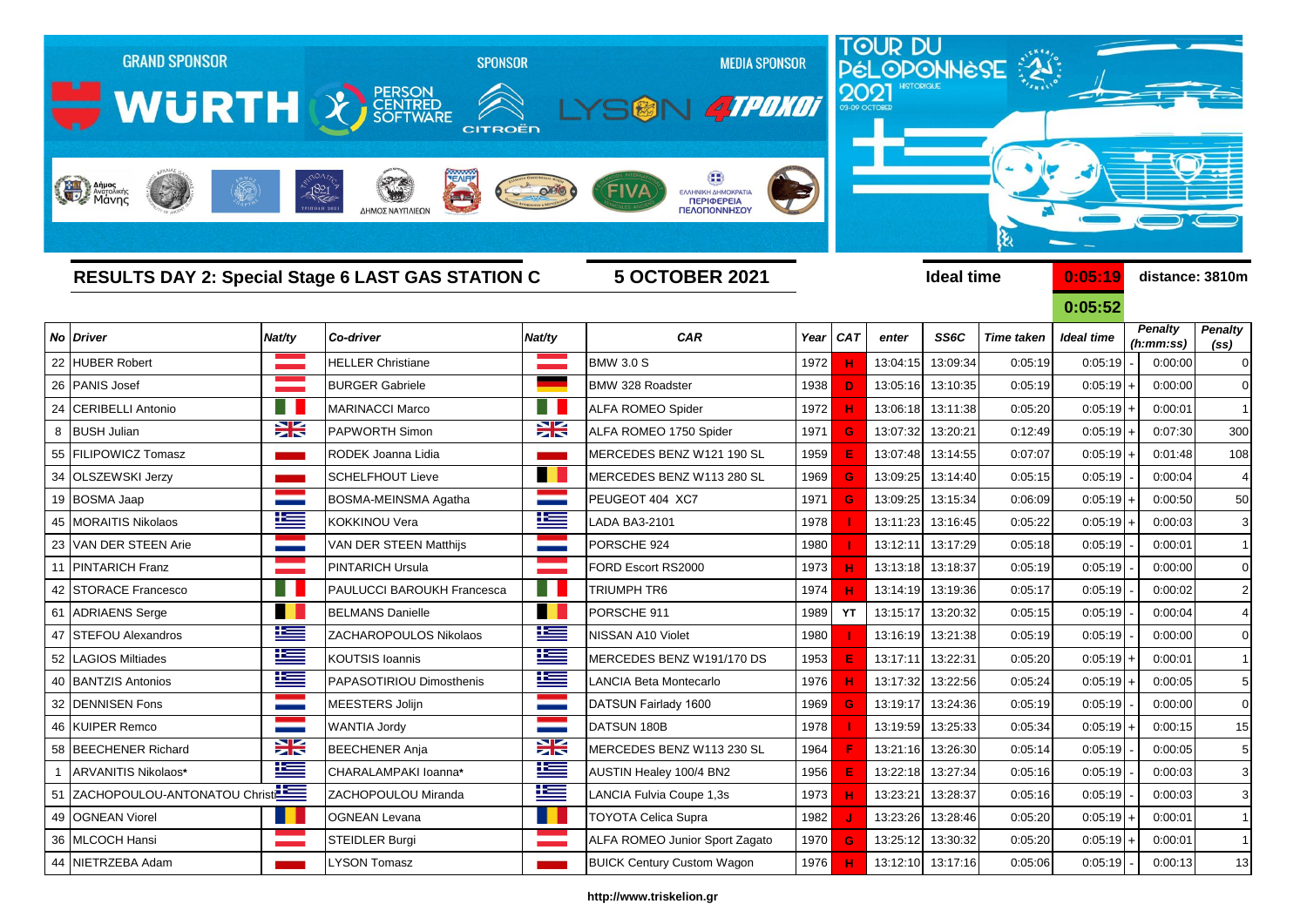|    | <b>GRAND SPONSOR</b><br>WURTH & FERSON |           | CITROËN                                                                                | <b>SPONSOR</b> | <b>MEDIA SPONSOR</b><br>SGN 4TPOKOT                                                     |      | 2021       | TOUR DU<br>PÉLOPONNÈSE |                   |                   |                   |                |                   |
|----|----------------------------------------|-----------|----------------------------------------------------------------------------------------|----------------|-----------------------------------------------------------------------------------------|------|------------|------------------------|-------------------|-------------------|-------------------|----------------|-------------------|
|    | Anjust Average                         |           | $-1821$<br>ΔΗΜΟΣ ΝΑΥΠΛΙΕΩΙ<br><b>RESULTS DAY 2: Special Stage 6 LAST GAS STATION C</b> |                | <b>EAAHNIKH AHMOKPATI</b><br>ΠΕΡΙΦΕΡΕΙΑ<br><b>ΠΕΛΟΠΟΝΝΗΣΟΥ</b><br><b>5 OCTOBER 2021</b> |      |            |                        | <b>Ideal time</b> |                   | 0:05:19           |                | distance: 3810m   |
|    |                                        |           |                                                                                        |                |                                                                                         |      |            |                        |                   |                   | 0:05:52           | <b>Penalty</b> | <b>Penalty</b>    |
|    | <b>No Driver</b>                       | Nat/ty    | Co-driver                                                                              | Nat/ty         | <b>CAR</b>                                                                              | Year | <b>CAT</b> | enter                  | SS6C              | <b>Time taken</b> | <b>Ideal time</b> | (h:mm:ss)      | (s <sub>s</sub> ) |
|    | 57 STIPCICH Pierluigi                  | ٠         | <b>TOMBOLINI Alfredo</b>                                                               | ST 1           | ALFA ROMEO Giulia Spider                                                                | 1962 | F          | 13:28:11               | 13:34:03          | 0:05:52           | 0:05:52           | 0:00:00        | $\mathbf 0$       |
|    | 37   MALUSZYNSKA Joanna                |           | DOBANIEWICZ-GRABOWSKA Magdale                                                          |                | MERCEDES BENZ W113 280 SL                                                               | 1970 | G          |                        |                   |                   | 0:05:19           | 0:05:19        | 300               |
| 54 | GIUSTINI Carlo                         | H         | MIZINA Svetlana                                                                        | n l            | ALFA ROMEO Giulietta Spider                                                             | 1957 | Ε          | 13:30:22               | 13:36:12          | 0:05:50           | 0:05:52           | 0:00:02        | $\overline{2}$    |
| 56 | MOTTIRONI Pierluigi                    | - 11      | <b>QUINTILIANI Daniela</b>                                                             |                | <b>ALFA ROMEO Giulia Sprint</b>                                                         | 1962 | F          | 13:31:09               | 13:37:05          | 0:05:56           | 0:05:52           | 0:00:04        | $\overline{4}$    |
| 39 | <b>KEMPE Jim</b>                       |           | <b>KEMPE Hennie</b>                                                                    |                | <b>ALFA ROMEO GIULIA</b>                                                                | 1971 | G          | 13:31:05               | 13:36:23          | 0:05:18           | 0:05:19           | 0:00:01        | 1                 |
| 62 | <b>SATRAZEMI Maria</b>                 | <u>ts</u> | <b>RALLI Sia</b>                                                                       | İ              | ALFA ROMEO Spider S4                                                                    | 1990 | YT         |                        |                   |                   | 0:05:19           | 0:05:19        | 300               |
| 60 | NOBLE John                             | X         | NOBLE Jean                                                                             | ∺              | MERCEDES BENZ 280SL                                                                     | 1970 | G          | 13:34:23               | 13:40:15          | 0:05:52           | 0:05:52           | 0:00:00        | $\mathbf 0$       |
| 59 | <b>SAMARAS Alexandros</b>              | Ħ         | SAMARA Alexandra                                                                       | Ľ              | <b>ROLLS ROYCE SILVER SHADOW</b>                                                        | 1968 | G          | 13:36:08               | 13:41:50          | 0:05:42           | 0:05:52           | 0:00:10        | 10                |
|    | 38 DUPEN Ella                          | XK        | CHRISTODOULOU Sophia                                                                   | $\frac{1}{2}$  | VW Beetle 1300                                                                          | 1971 | G          | 13:35:35               | 13:40:46          | 0:05:11           | 0:05:52           | 0:00:41        | 41                |
| 20 | <b>FOWLER David</b>                    | ≍         | <b>BARNICOAT James</b>                                                                 | ≍              | <b>TRIUMPH Spitfire MKII</b>                                                            | 1965 |            | 13:36:29               | 13:41:37          | 0:05:08           | 0:05:19           | 0:00:11        | 11                |
| 6  | KEIJSER Ton**                          |           | <b>KEIJSER Mariken</b>                                                                 |                | <b>MGA Roadster</b>                                                                     | 1958 | E          | 12:31:55               | 12:36:44          | 0:04:49           | 0:05:19           | 0:00:30        | 30                |
|    | VAN ZANTEN Edward**                    |           | VAN ZANTEN Mirjam                                                                      |                | PEUGEOT 504 Coupe                                                                       | 1972 | н          | 12:31:32               | 12:36:31          | 0:04:59           | 0:05:19           | 0:00:20        | 20                |
| 53 | <b>KARIOTIS Ioannis</b>                | 坚         | <b>KARIOTI Maria</b>                                                                   | l              | <b>DKW 3=6</b>                                                                          | 1960 | E.         |                        |                   |                   | 0:05:52           | 0:05:52        | 300               |
| 29 | POSMYK Jordan                          |           | PALUCHOWSKI Pawel                                                                      |                | IMERCEDES BENZ W113 230 SL                                                              | 1965 | F.         |                        |                   |                   | 0:05:19           | 0:05:19        | 300               |
| 64 | <b>_OUMIDIS Aris</b>                   | 些         | OUMIDI Lena                                                                            | Ħ              | <b>CORD Phaeton</b>                                                                     | 1936 | S٧         |                        |                   |                   | 0:05:19           | 0:05:19        | 300               |
| 65 | SINANOGLOU Athanasios                  | ١æ        | SANTAMOURI Danae-Sake                                                                  | Ħ              | PORSCHE 356 B s cabriolet                                                               | 1963 | SV         |                        |                   |                   | 0:05:19           | 0:05:19        | 300               |
|    | 66   INGLESSIS Ioannis                 | H         | KAMILARI Anna-Maria                                                                    | Ħ              | CHEVROLET Corvette C2                                                                   | 1965 | <b>SV</b>  |                        |                   |                   | 0:05:19           | 0:05:19        | 300               |
|    | 67 CHRYSOSPATHIS Ioannis               | Ħ         | <b>VELONI Anny</b>                                                                     | Ħ              | PORSCHE 911T                                                                            | 1971 | SV         |                        |                   |                   | 0:05:19           | 0:05:19        | 300               |
|    | 68 ARVANITIS Grigoris                  | ١Œ        | <b>ARVANITI Foteini</b>                                                                | ١Ξ             | LANCIA Fulvia Coupe 1,3s                                                                | 1972 | SV         |                        |                   |                   | 0:05:19           | 0:05:19        | 300               |
|    | 69 NTZOUMANIS Athanasios               | 隼         | <b>ZACHARIS KONSTANTINOS</b>                                                           | N              | LANCIA Fulvia Coupe 1,3s                                                                | 1973 | SV         |                        |                   |                   | 0:05:19           | 0:05:19        | 300               |
|    | 70 KOTTIS Vasileios                    | ١æ        | <b>TBA</b>                                                                             | 坚              | <b>BMW 2002</b>                                                                         | 1974 | <b>SV</b>  |                        |                   |                   | 0:05:19           | 0:05:19        | 300               |
|    | 71 NIKOLOPOULOU Eleni                  | 些         | <b>GEORGILIS Kostis</b>                                                                | N              | <b>VW 1300</b>                                                                          | 1976 | SV         |                        |                   |                   | 0:05:19           | 0:05:19        | 300               |
|    | 72 MATSOUKIS Petros                    | Ħ         | <b>MALIAKI Maria</b>                                                                   | Ħ              | MERCEDES BENZ W123 Coupe                                                                | 1978 | <b>SV</b>  |                        |                   |                   | 0:05:19           | 0:05:19        | 300               |

## **http://www.triskelion.gr**